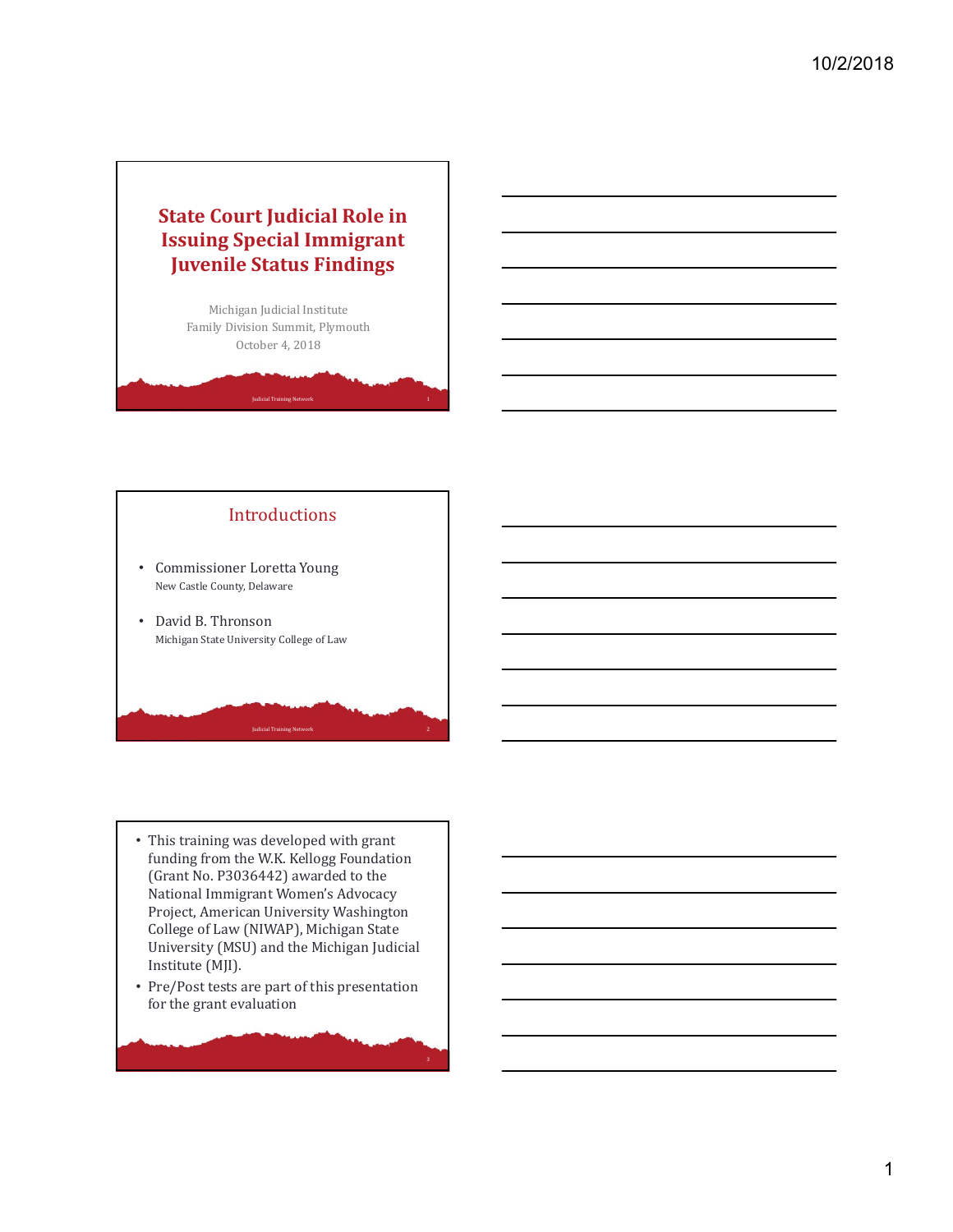#### Learning Objectives

By the end of this training you will be better able to:

- Understand the role that state courts play in the SIJS adjudication process
- Articulate the ways in which SIJS enhances the courts options that promote child welfare and best interests
- Identify children before the court in a wide range of state family court cases who might be SIJS eligible
- Craft orders on care and custody decisions under state law containing findings that permit children to pursue SIJS with federal immigration authorities

Judicial Training Network 4

#### Special Immigrant Juvenile Status (SIJS)

- SIJS is a form of humanitarian immigration relief that provides for a path to lawful permanent resident status for children who are unable to be reunited with one or both parents due to abuse, abandonment, neglect, or a similar basis under state law.
- SIJS provides the a path to lawful permanent residence and hope of stability and safety for vulnerable immigrant children.

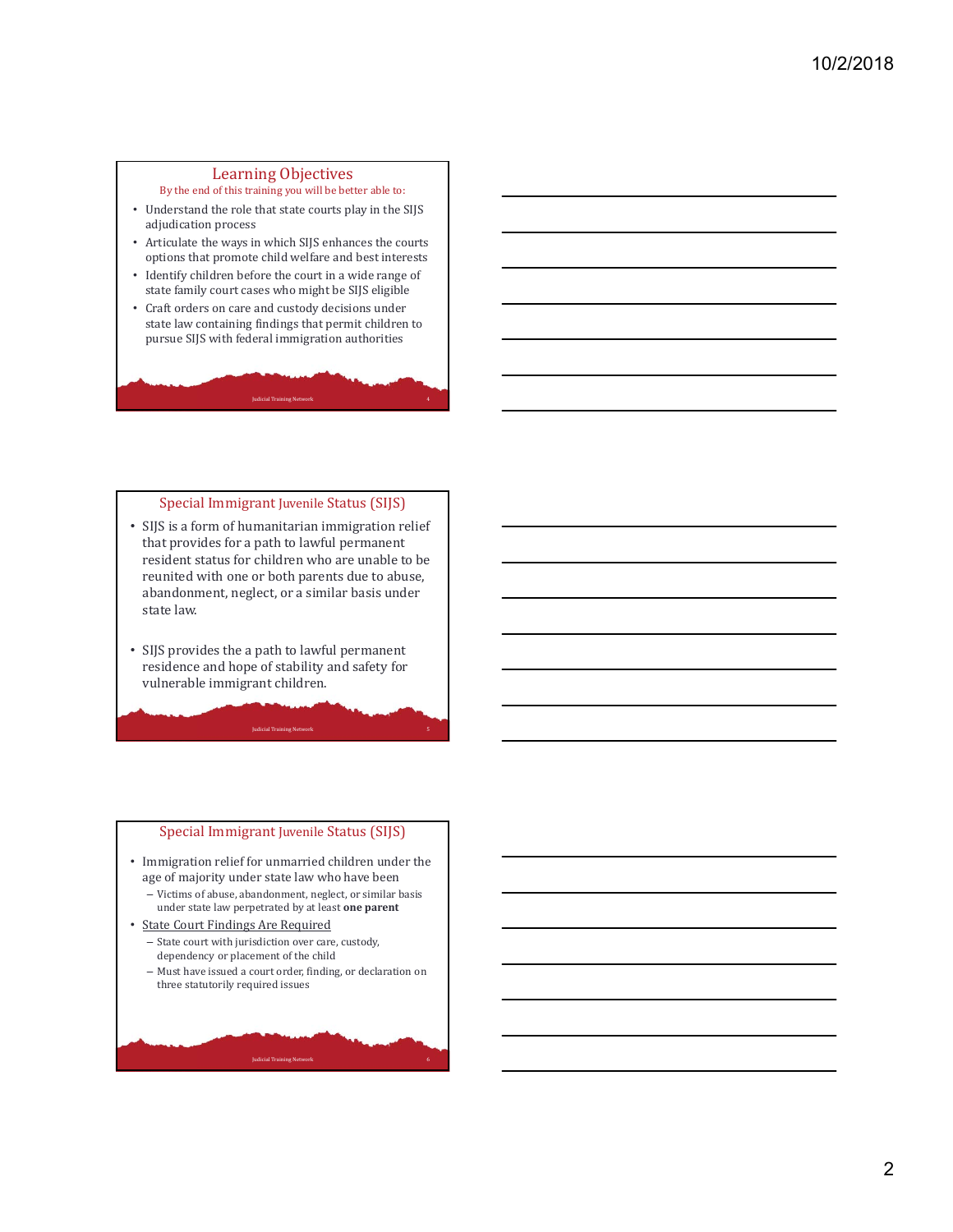#### State Court Findings

- The court exercised jurisdiction over the care and custody of the child
- It is not in the child's best interest to return to their home country
- The child's reunification with one or both parents is not viable due to abuse, neglect, abandonment, or a similar basis under state law
	- See Immigration and Nationality Act § 101(A)(27)(J)

Judicial Training Network 7

### Federal Statutory Framework: Required Evidence

- State court findings are required as evidence
	- The state court order does not provide immigration status
	- But the state court order is one of many required pieces of evidence in the federal adjudication and welfare matters
- Only the federal government can provide lawful immigration status

### Federal Statutory Framework: Inherent Judicial Expertise

**Judicial Training Network** 

- SIJS relies upon state court expertise:
- The required state court findings are on issues that are inherent in state court decisions about child care, custody and placement of children:
	- Adjudicating facts of child abuse, neglect and abandonment
	- Making determinations regarding child care, custody and placement that further the best interests of children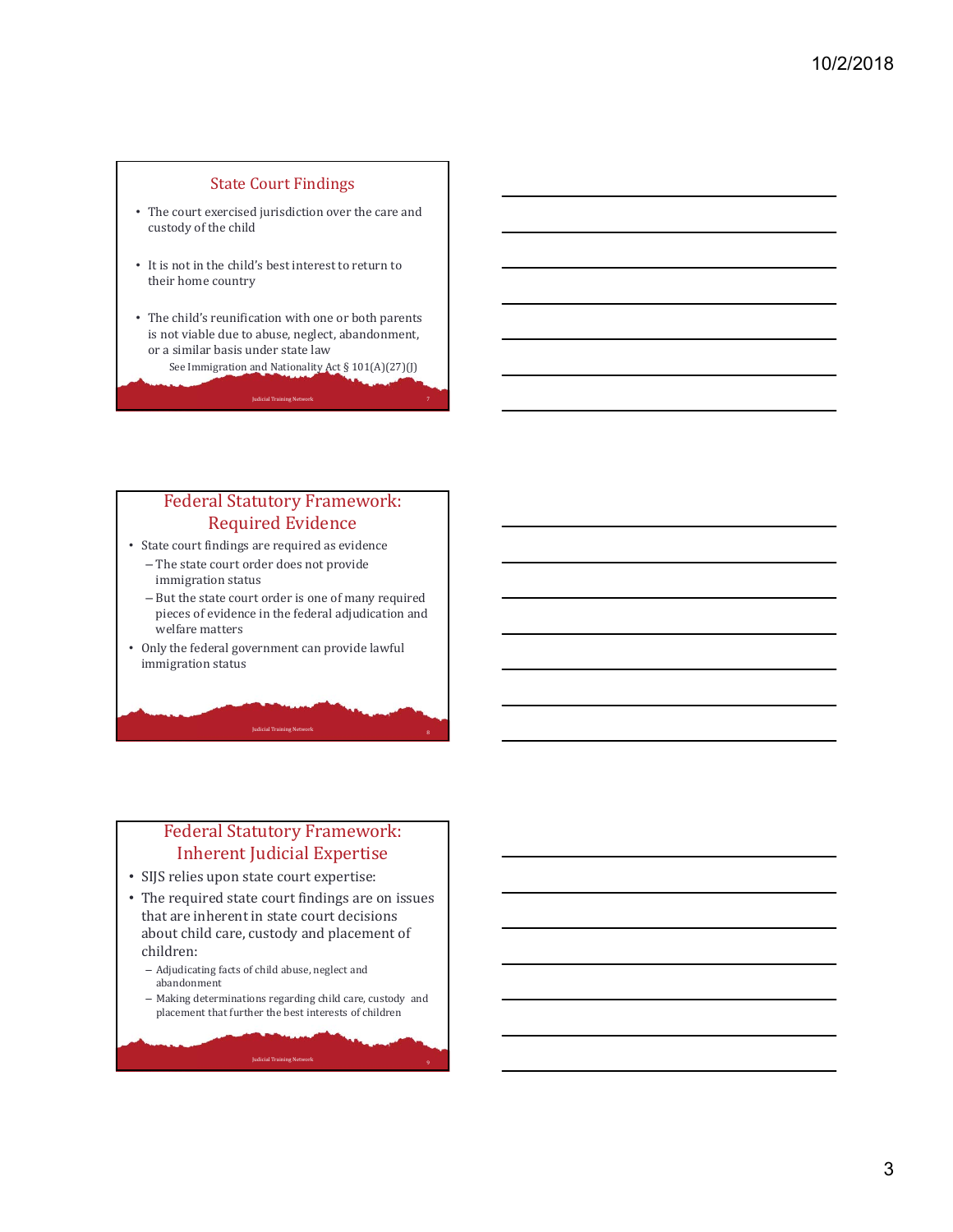## SIJS Terminology "Juvenile Court"

• Federal statutes and regulations define a "juvenile court" as any "court located in the United States having jurisdiction under State law to make judicial determinations about custody and care of juveniles." 8 C.F.R. § 204.11

Judicial Training Network 10

• "Juveniles" = all children



### SIJS Terminology "Dependent"

**Judicial Training Network** 

The mere "acceptance of jurisdiction over the custody of a child by a juvenile court ... makes the child dependent upon the juvenile court, whether the child is placed by the court in foster care or, as here, in a guardianship situation."

**Judicial Training Network** 

*In re Menjivar*, 29 Immig. Rptr. B2-37 (1994)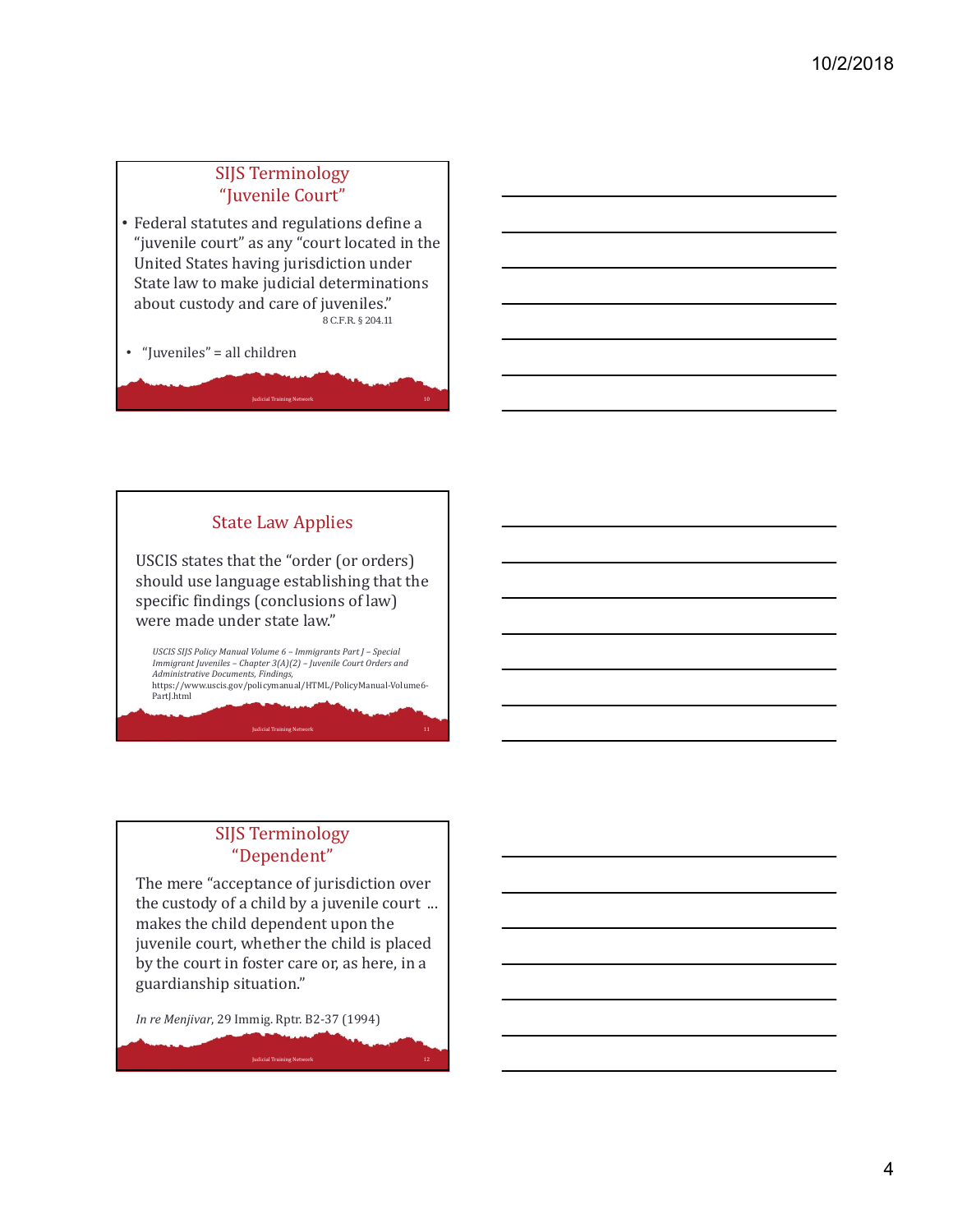

#### State Courts Regularly Make Custody & Placement Determinations

- Who will be the custodian/guardian of the child?
- With whom will the child live?
- Will the child be committed to the custody of the state or private agency for care, treatment, or rehabilitation

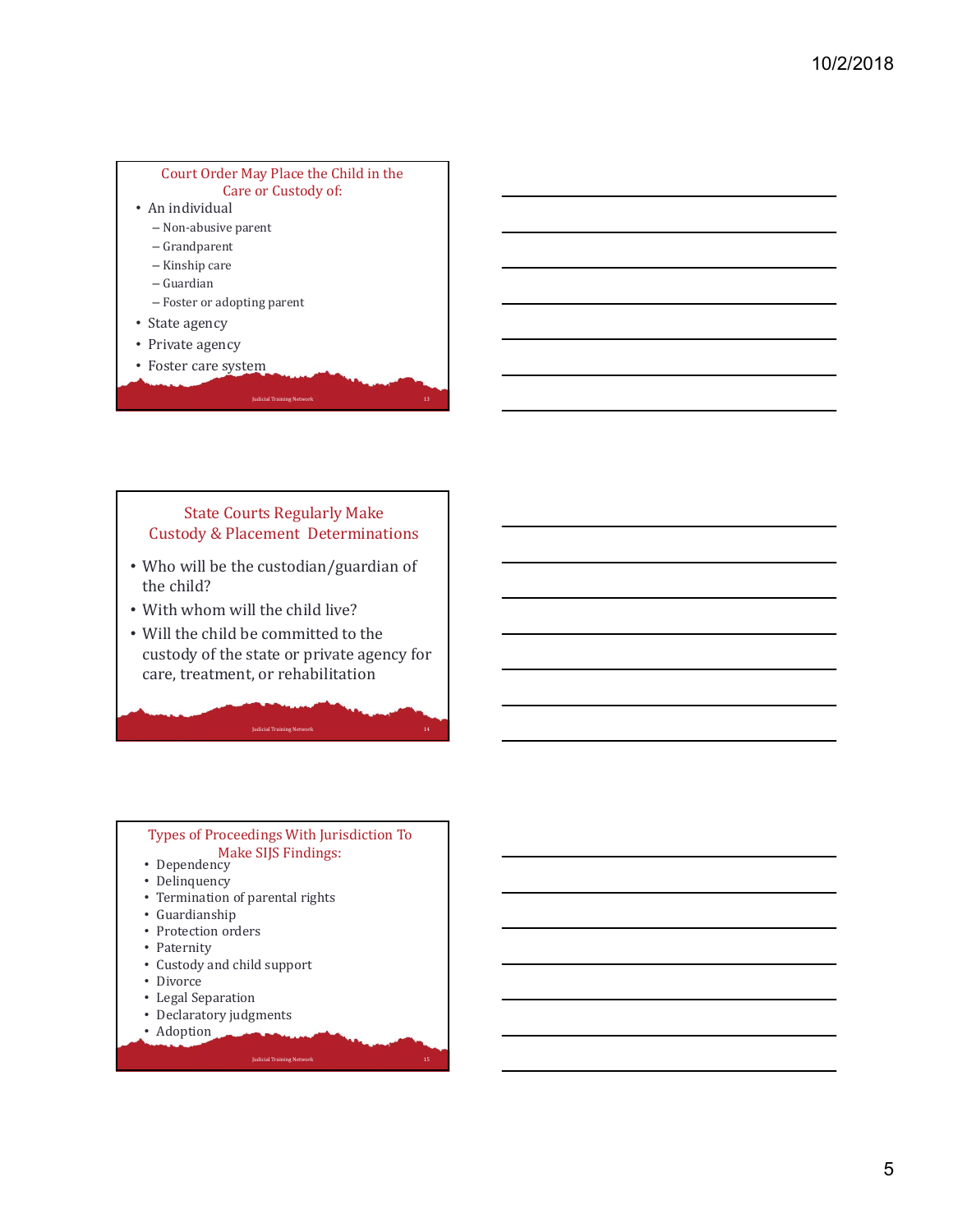# Best Practices for Court Order

- Include a statement of the court's jurisdiction citing the state statute, court rule, or other authority under which the court is exercising jurisdiction.
- Follow your state court procedures and describe in the order that you have done so to demonstrate that the court made an informed decision

Judicial Training Network 16

### Abuse, Neglect, Abandonment

There is no governing federal definition of these terms, and USCIS states the "order (or orders) should use language establishing that the specific findings (conclusions of law) were made under state law."

*USCIS SIJS Policy Manual Volume 6 – Immigrants Part J – Special Immigrant Juveniles* https://www.uscis.gov/policymanual/HTML/PolicyManual-Volume6-PartJ.html

**Judicial Training Network** 

### State Law Definitions Apply: Abuse, Neglect, Abandonment

- Apply state law without regard to where abuse, abandonment or neglect occurred
- Describe how the actions of the parent fit the state law definition of abuse, neglect, or abandonment

Judicial Training Network 18

• Formal charges of abuse, neglect or abandonment against a parent are not required

6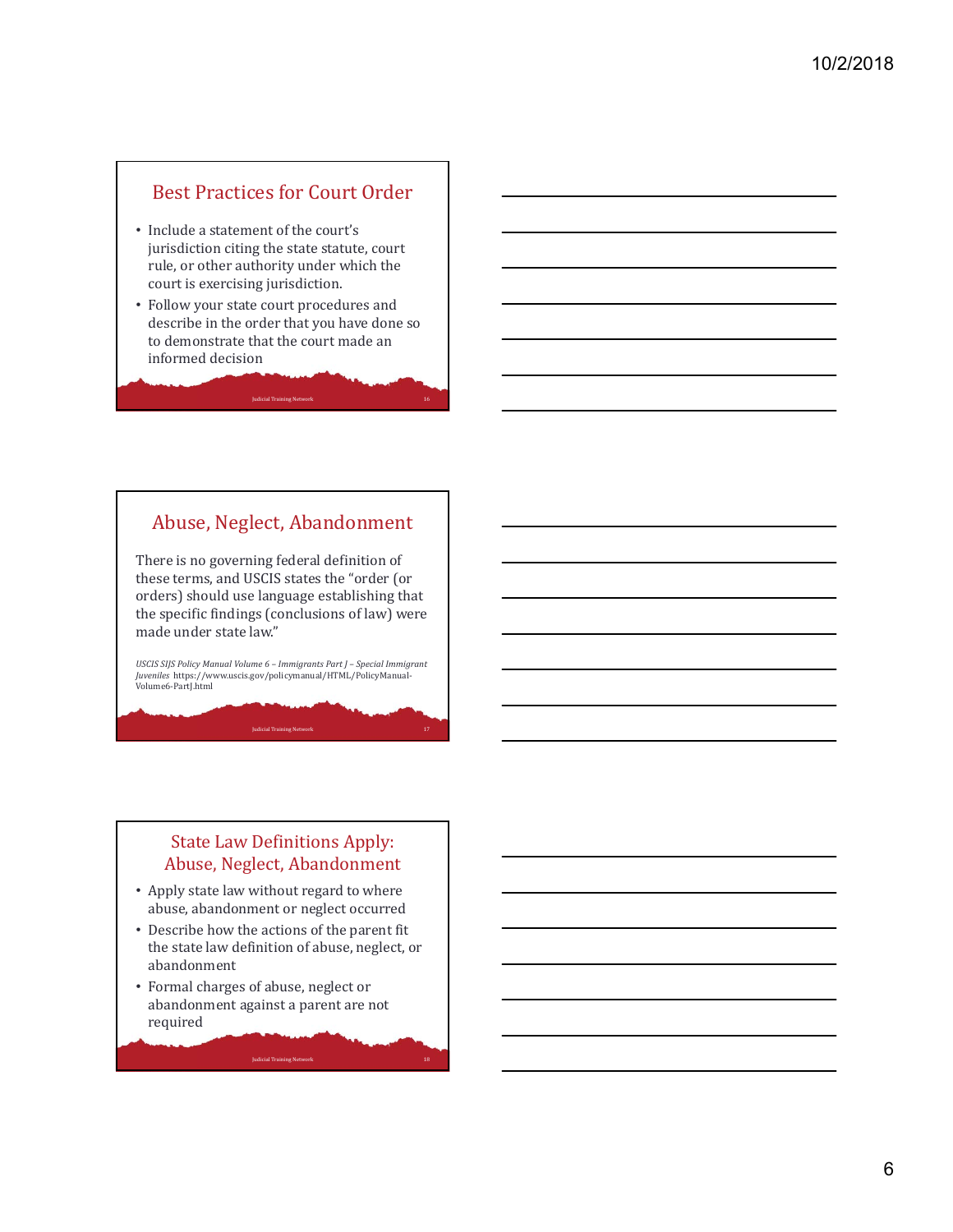



#### Abuse

- Child Abuse Prevention and Treatment Act (CAPTA)
- "[a]ny recent act or failure to act on the part of a parent or caretaker, which results in death, serious physical or emotional harm, sexual abuse, or exploitation, or an act or failure to act which presents an imminent risk of serious harm." • Most common types of abuse:

**Judicial Training Network** 

- Physical abuse
- Neglect
- Sexual abuse and exploitation
- Emotional abuse
- Parental substance abuse
- Abandonment
- Domestic Violence

# Relevant Louisiana Child Abuse Definitions • La. Child. Code Ann. art. 603 defines – Physical abuse of a child – Child Sexual Abuse/ Exploitation – Emotional Abuse of a child – Crimes against a child • Domestic Violence as Child Abuse – La. Rev. Stat. Ann. § 14:35.3 • Protection from Family Violence- Domestic Abuse Assistance- La. Stat. Ann. § 46:2132 and § 46:2136 Judicial Training Network 21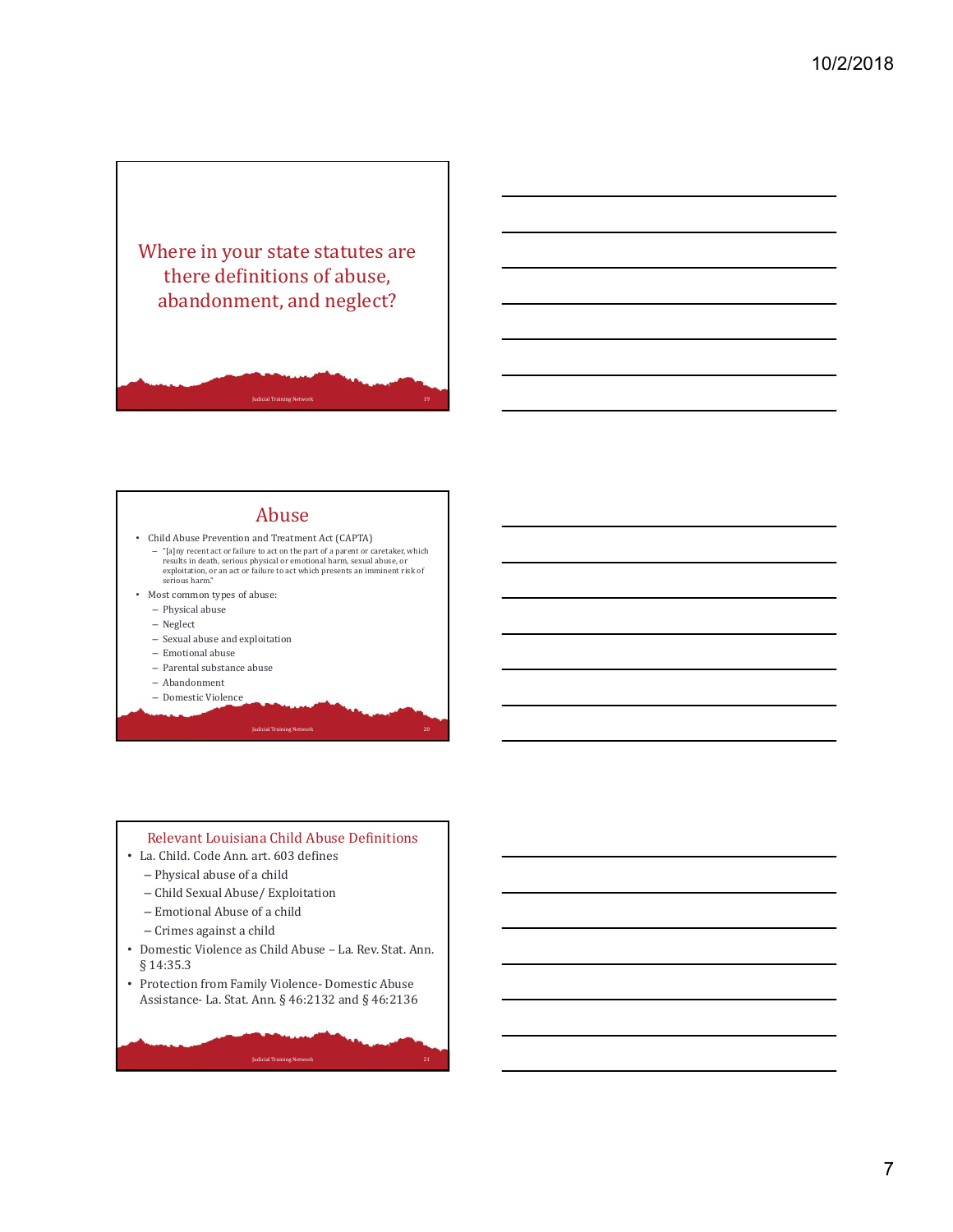#### Abandonment

- Uniform Child Custody Jurisdiction and Enforcement Act (UCCJEA):
- *left without provision for reasonable and necessary care or supervision* • as failure to provide reasonable care, support, communication, or
- contact with the child • failure to perform duties as parents, or as unwillingness to take
- physical custody of the child or make arrangements for the child's care

Judicial Training Network 22

Judicial Training Network 23

- When the Parent or his/her location is unknown
- Some states require evidence of a person's intention or willingness to abandon the child
- **Incarceration**

# Neglect

- Failure to meet child's basic needs
- Abuse or failure to prevent abuse of a child
- Abandonment
- Failure to discharge responsibilities to care for the child (i.e. Incarceration, hospitalization, mental incapacity)
- Exposure to drugs at or before birth

### Relevant Louisiana Definitions: Child Abandonment and Neglect

#### • **Abandonment:**

- **UCCJEA –** La. Rev. Stat. Ann. § 13:1802
- **TPR ‐** La. Child. Code Ann. § art.1015
- **Criminal abandonment ‐** La. Rev. Stat. Ann. § 14:79.1

Judicial Training Network 24

- **Child desertion ‐** La. Rev. Stat. § 14:93.2.1
- **Neglect:**

– La. Child. Code. Ann. art. 603 (18)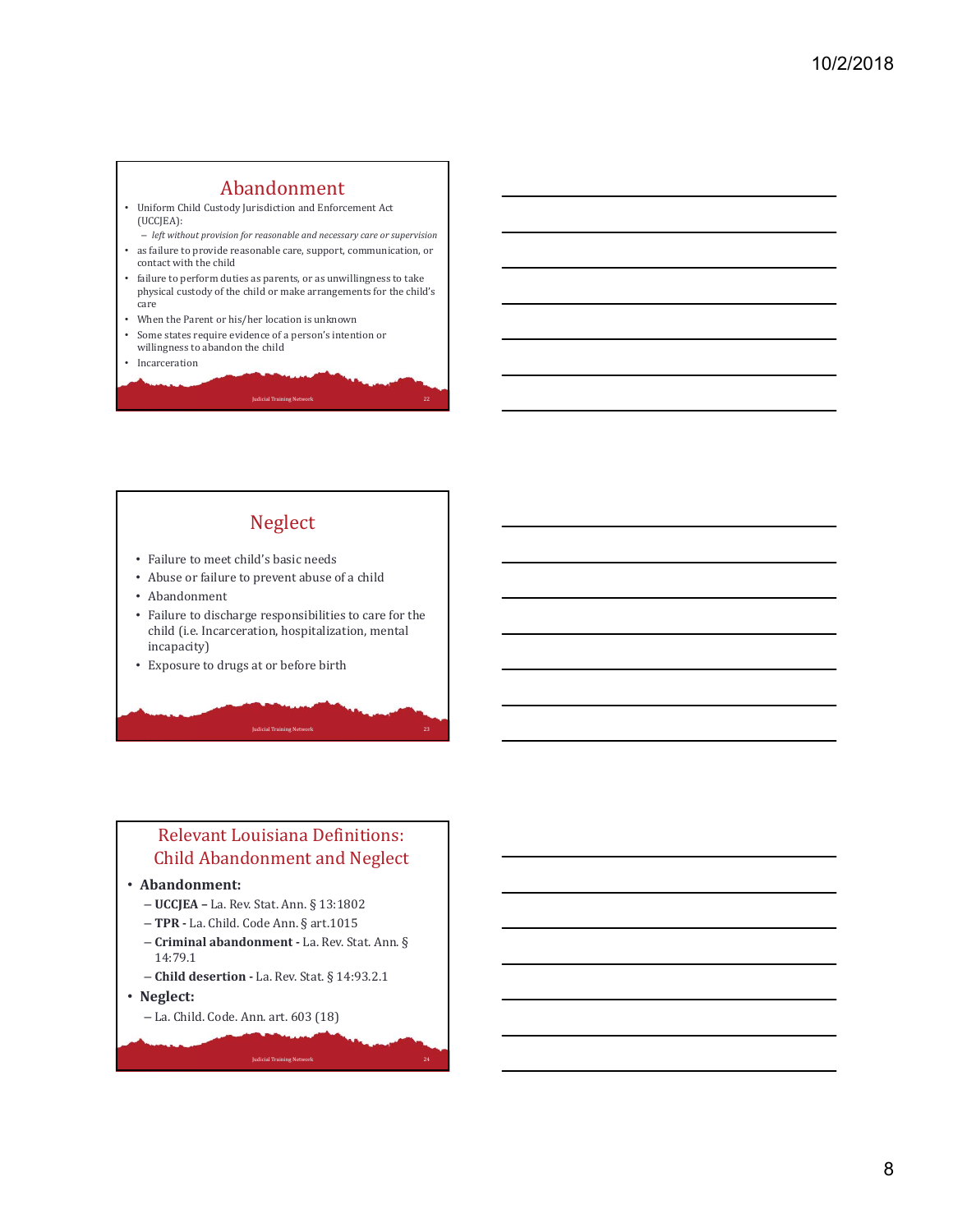# Similar basis under state law

• Where there is a legitimate underlying child welfare reason for the state court to exercise jurisdiction over a decision regarding the care and custody of a child, the explicitly terms abuse, neglect, or abandonment are not required.

#### Similar basis examples

Judicial Training Network 25

- A "destitute child" in New York – N.Y. SOC. SERVS. LAW § 371(3)
- A child who is "without proper custody or guardianship" in Michigan
	- MICH. COMP. LAWS § 712A.2(4)(b)(1)
- **Child desertion ‐** La. Rev. Stat. § 14:93.2.1
	- Child desertion is the intentional or criminally negligent exposure of a child under the age of ten years to a hazard or danger against which the child cannot be reasonably expected to protect themselves or abandonment of such child, knowing or having reason to believe that the child could be exposed to such hazard or danger.

**Judicial Training Network** 

# Make Findings of Neglect or Abuse Rather Than Similar Basis for: • Child Desertion – More than neglect, includes abandonment and may also fall within definition of abuse depending on the facts of the case • Domestic violence – Child abuse falls within the Louisiana state domestic violence statute definition Judicial Training Network 27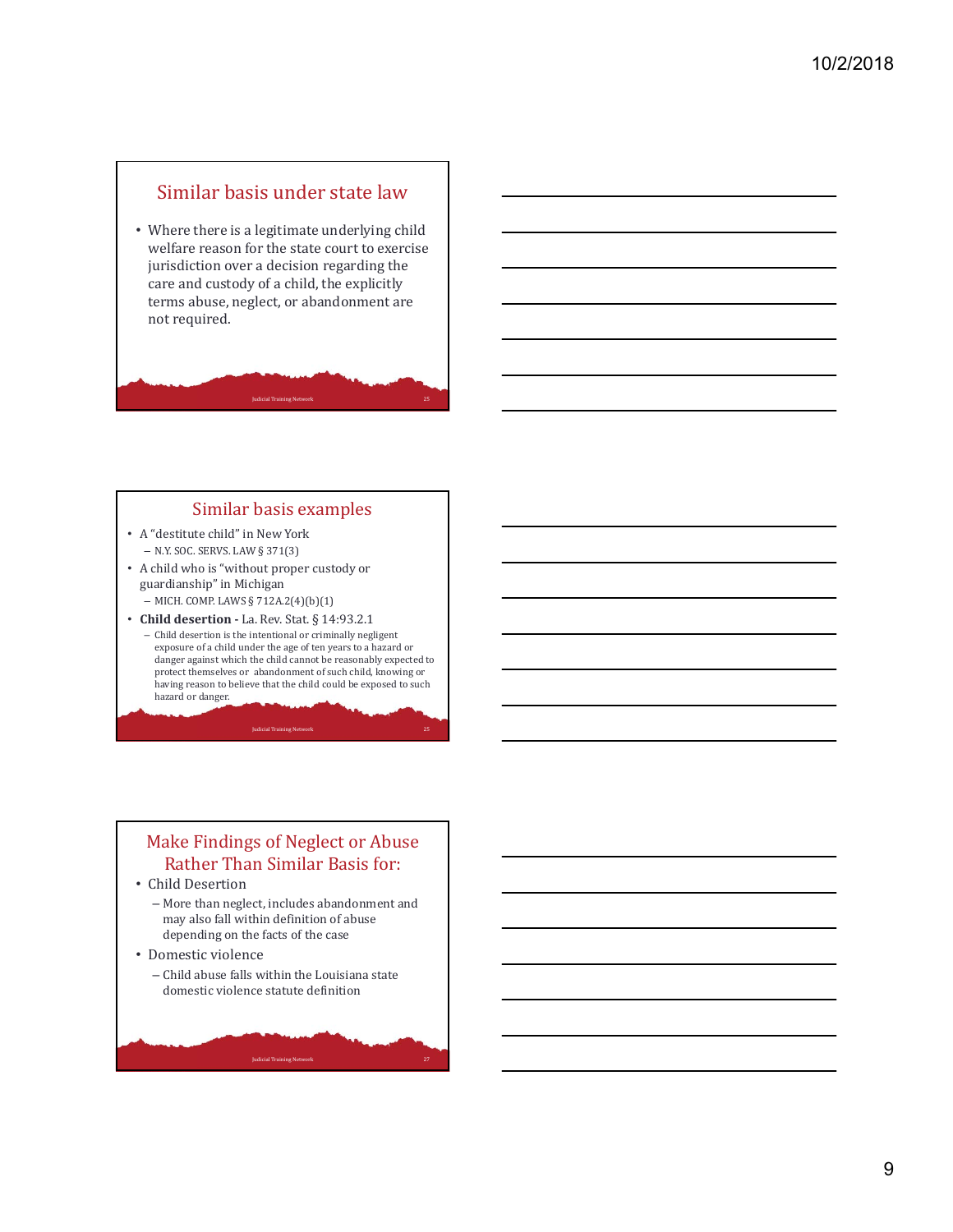# **"1 or both parent"**

- USCIS unequivocally accepts the plain language of the statute "as a clarification that petitioners … may be reunified with one parent or other family members."
- A "qualifying court appointed custodial placement could be with one parent, if reunification with the other parent is found to be not viable due to that parent's abuse, neglect, or abandonment of the petitioner."

*USCIS SIJS Policy Manual Volume 6 – Immigrants Part J – Special Immigrant Juveniles , Chapter 2(D)(2), Parental Reunification* https://www.uscis.gov/policymanual/HTML/PolicyManual-Volume6-PartJ.html

Judicial Training Network 27

#### Best Practices for Court Order

- Utilizing its own state definitions, the state court should identify the factual reasons that reunification with a parent is not viable
- Cite state law definitions of abuse, neglect, or abandonment that are the basis of these findings
- Make findings regarding each parent
- If relying on a similar basis, explain how this basis is similar to abuse, neglect, or abandonment

**Judicial Training Network** 

#### Best Interests

- Any time a state court makes a decision about the care and custody of a child, it takes the best interests of the child into account.
- It is precisely this experience and expertise that Congress sought to tap when it required that SIJS petitioners provide a state court determination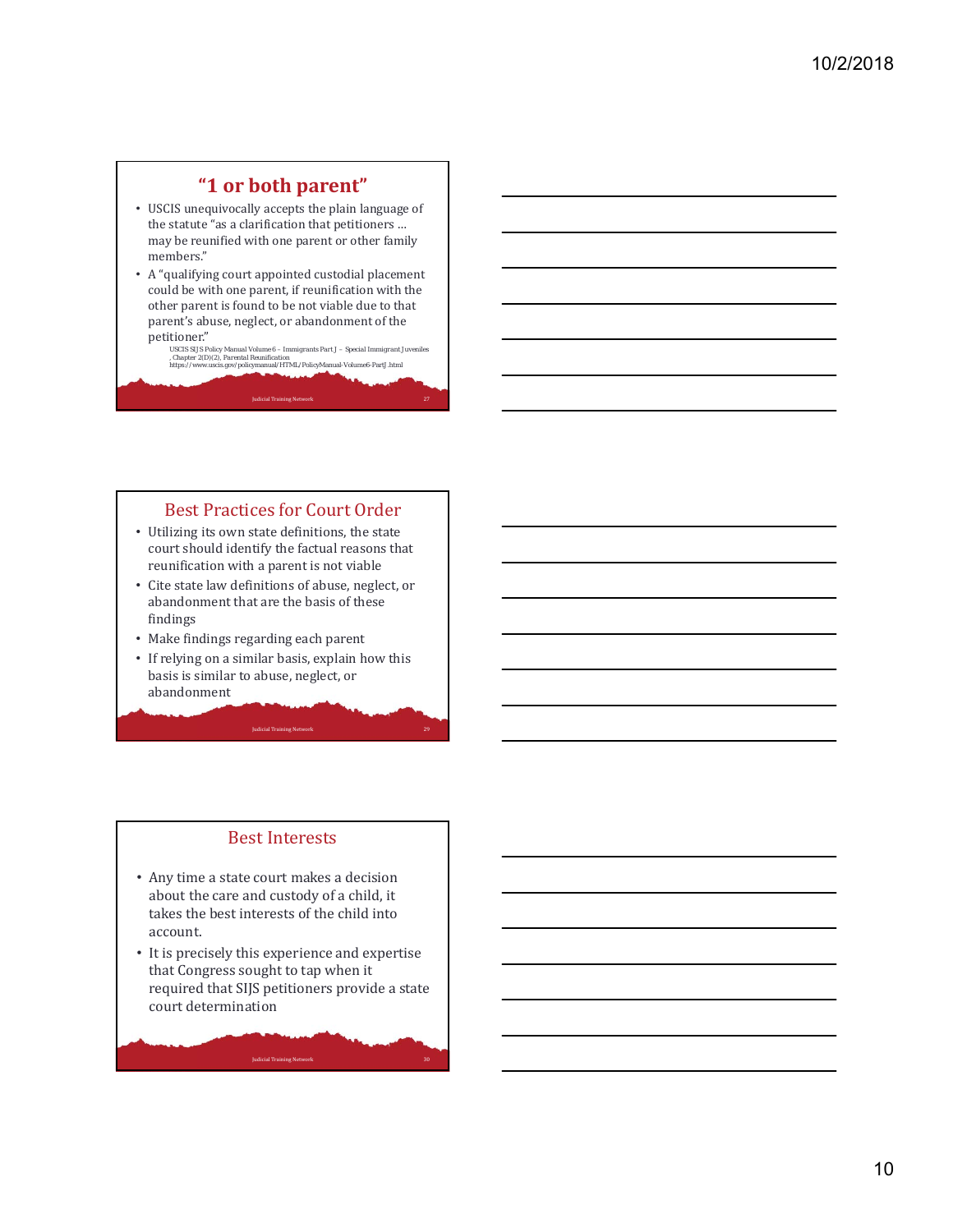### Factors to consider…

- Risk of danger to the child
- Family violence, abuse, neglect, abandonment
- Trauma child has suffered and child's physical, emotional, safety, mental health needs
- Help the child is receiving
- Family support system
- Emotional well being

#### Factors to consider…

Judicial Training Network <sup>31</sup>

- Educational resources
- Child's wishes and fears
- Parent's fitness and caregiving capacity
- Parent's demonstrated capacity to provide stability continuity of care
- State laws that preclude or discourage placement with abusive parent

#### Approach

**Judicial Training Network** 

- Make factual findings about harm to the child in United States or abroad
- Apply state law definitions to determine if harm meets definitions of abuse, neglect, abandonment, or similar basis under state law
- Apply state best interest factors to – Custody, placement, commitment
	- Determination if in child's best interests to return to placement in home country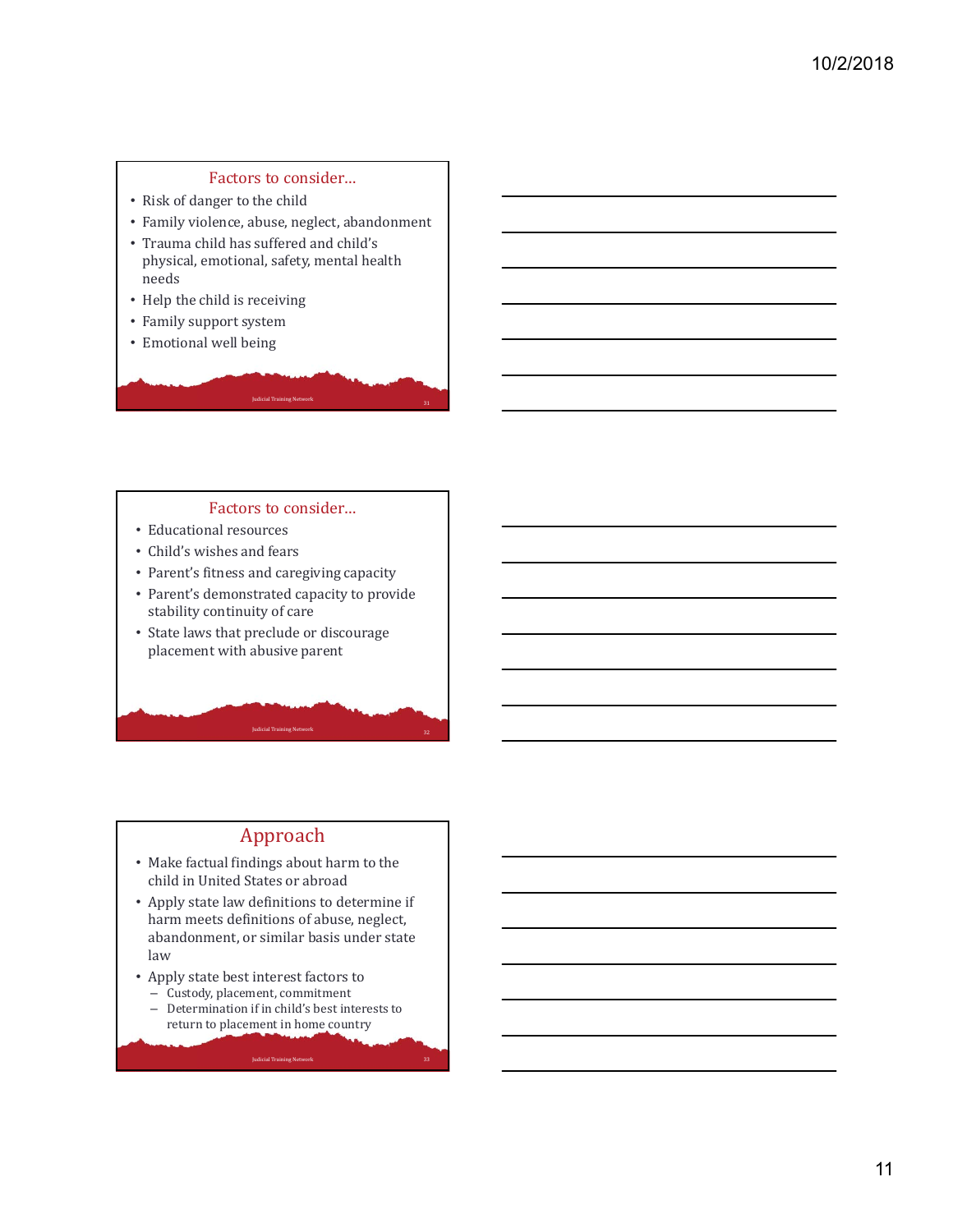### Home country not in child's best interests

- Identify each potential custodian in United States and home country
- Apply state best interests factors to each placement
- State in court order the factual findings that support chosen placement

### Home country not in child's best interests

Judicial Training Network 34

- Make findings that illustrate why, under state best interest factors, court is not choosing placements in child's home country
- Compare the supports, help, services child needs United States v. home country

**Judicial Training Network** 

# Viability of Reunification

- Order must include finding that reunification with a parent is not viable due to abuse, neglect, abandonment, or a similar basis under state law
- Does not require formal termination of parental rights or a determination that reunification will never be possible
- Does not necessitate no contact with parent visitation and communication can occur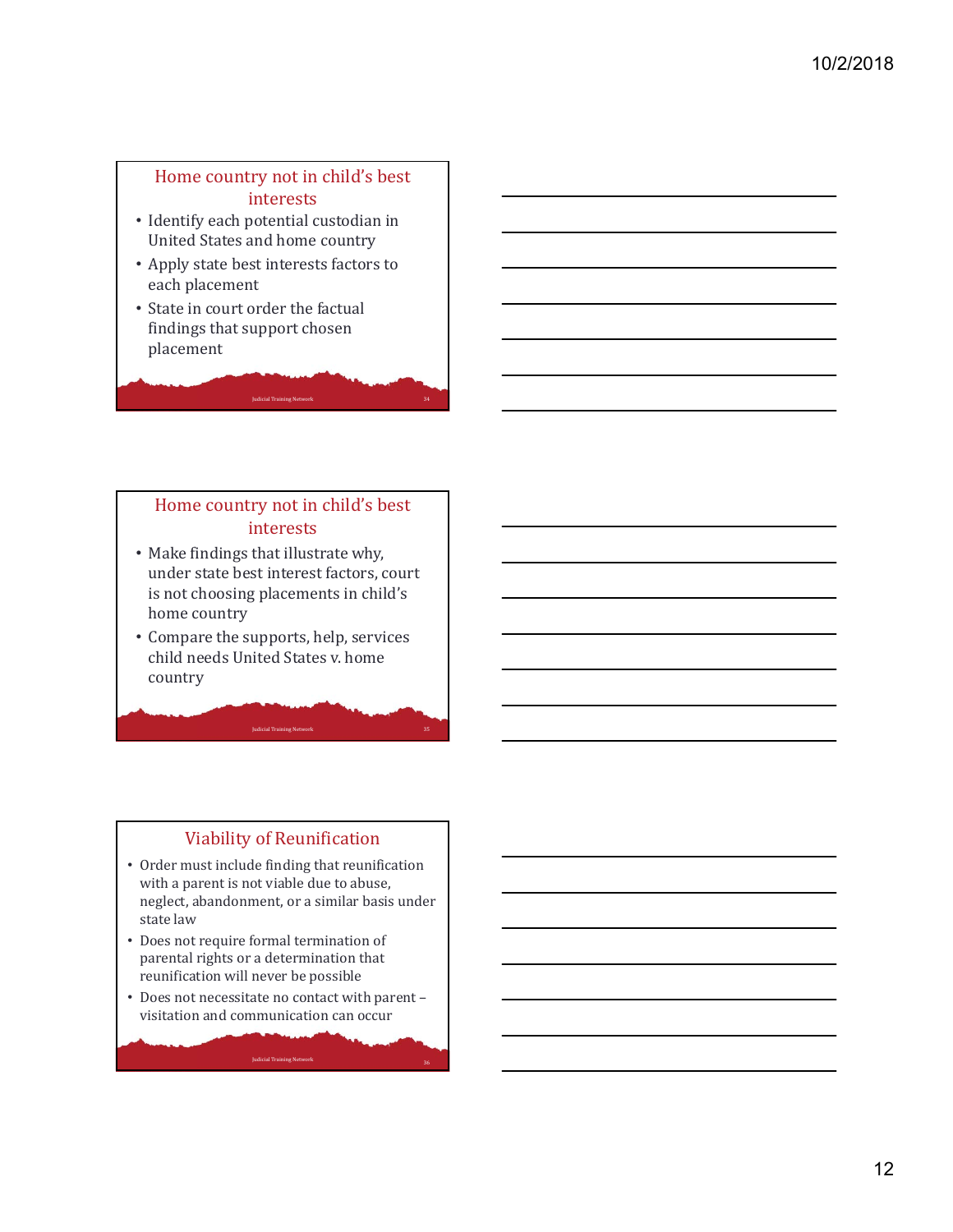#### Viability of Reunification

- Reunification is not viable if granting the parent physical custody is not envisioned by the court as a viable option
- Changes in circumstances can occur, but if the court is issuing a final order that does not grant physical custody to the parent, then reunification is not viable

Judicial Training Network <sup>37</sup>

#### Approach:

- 1. Make findings about the facts of harm to the child in US or abroad
- 2. Determine applying state law if = abuse, abandonment, neglect, similar basis
- 3. If yes apply state best interest factors to

**Judicial Training Net** 

- Custody, placement, commitment
- If not in child's best interests to return to home country
- Viability of reunification with abuser

#### Best Practice for Court Order

- Make factual findings regarding
	- Facts of abuse, abandonment and/or neglect
	- Separately regarding each parent
	- Articulating trauma impact on child helpful
	- Connect the dots Explain why the orders and each of the findings the court is issuing are
		- Based on state statutes
		- Needed for child protection, healing, stability
		- In the child's best interests
		- Because of the abuse/abandonment/neglect the child suffered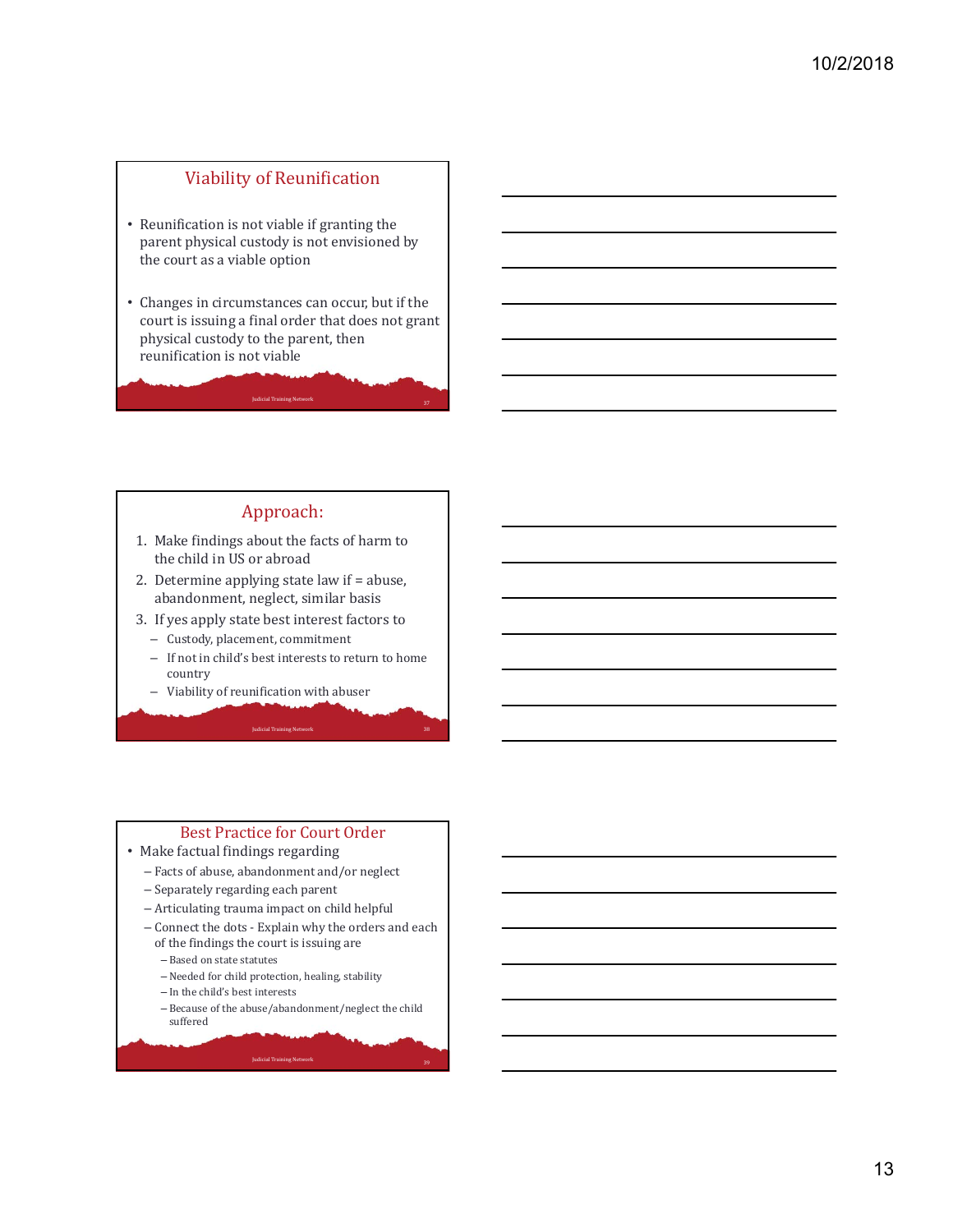# Delinquency and Criminal Issues

- Juvenile delinquency finding ≠ conviction for immigration purposes
- Juvenile dispositions can have immigration consequences
	- –Negative factors in discretionary determinations
	- Some grounds of inadmissibility or deportability do not require a criminal conviction

### What Children with SIJ Status Receive

Judicial Training Network 40

- Ability to apply to adjust status to Lawful Permanent Resident
- Legal employment authorization – Facilitates access to state issued driver's licenses and identification cards
- Eligible for citizenship after 5 years as LPRs
- As LPRs, eligibility for post secondary educational grants and loans, public and assisted housing

– Food stamps (only until the immigrant child turns age 19) **Parents of recipients of SIJS may NEVER obtain any immigration benefit based on the relationship to the child**

**Judicial Training Network** 

### Small Group Activity - Case

- Using the Eduardo and Clara case scenario -Handout
- Do Lupe and Miguel qualify for Special Immigrant Juvenile Status?
	- Why does Lupe qualify?
	- Why would Miguel qualify?
- In what types of court proceedings could the court issue SIJS findings for

- Lupe?
- Miguel?